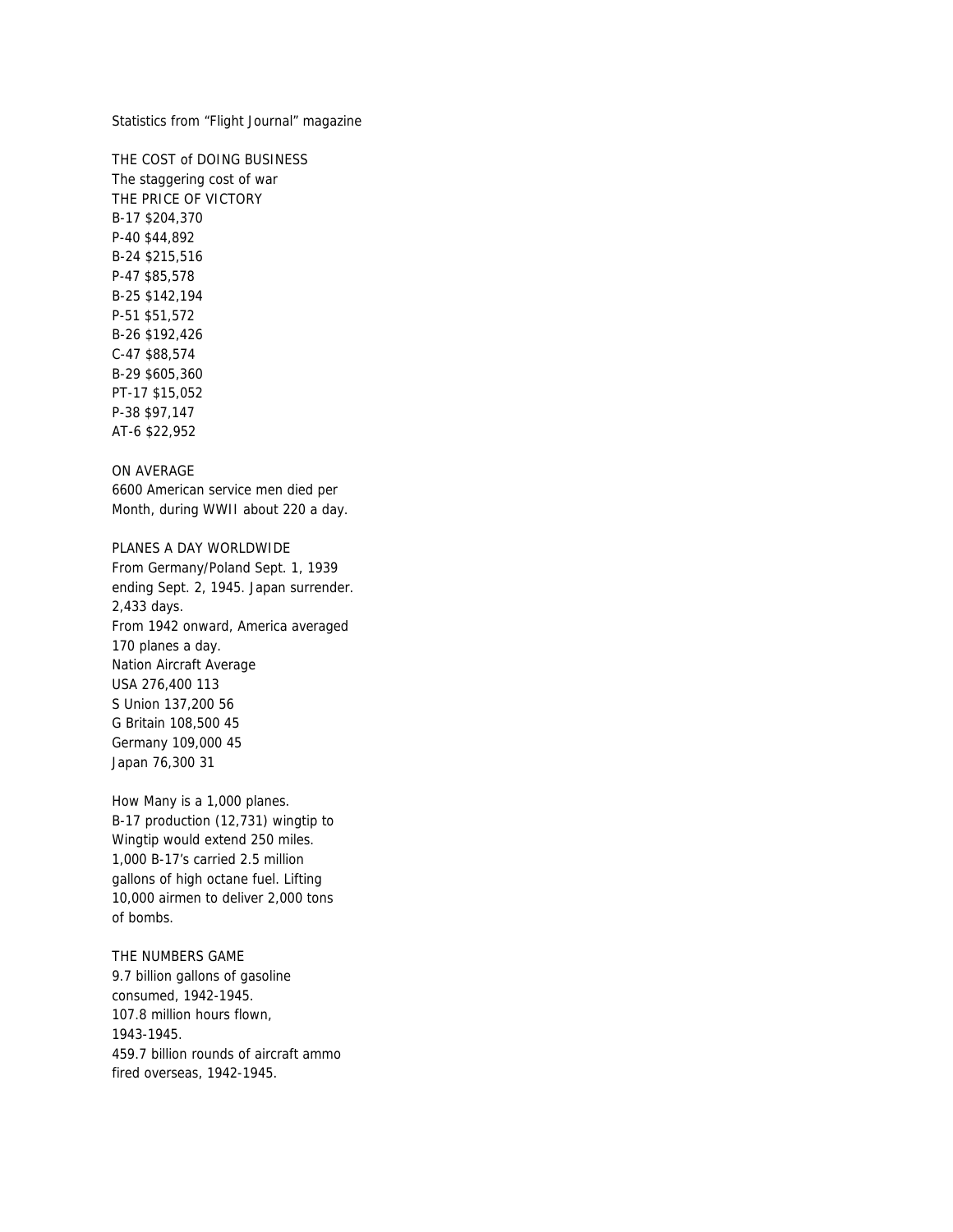7.9 million bombs dropped overseas, 1943-1945 2.3 million combat sorties, 1941-1945 One sortie = one takeoff. 299,230 aircraft accepted, 1940-1945. 808,471 aircraft engines accepted, 1940-1945. 799,972 propellers accepted, 1940-1945.

WWII MOST PRODUCED COMBAT AIRCRAFT II-2 Stormovik 36,183 Yak 1, 3, 7, 9 31,000 + Bf 109 30,480 Fw 190 29,001 Spit/Seafire 20,351 B-24/PB4Y 18,482 Thunderbolt 15,686 Mustang 15,875 Ju 88 15,000 Hurricane 14,533 P-40 13,738 B-17 12,731 Corsair 12,571 Hellcat 12,275 Pe-2 11,400 P-38 10,037 Zero 10,449 B-25 9,984 LaGG-5 9,920 Avenger 9,837 P-39 9,584 Oscar 5,919 Mosquito 7,780 Lancaster 7,377 He 111 6,508 Halifax 6,176 Bf 110 6,150

LaGG-7 5,753 B-29 3,970 Stirling 2,383

Sources:

Rene Francillon, Japanese Aircraft of the Pacific war; Cajus Bekker, The Luftwaffe Diaries; Ray Wagner, American Combat Planes; Wikipedia.

#### BALL PARK AVERAGE

Chief of Staff to General, "Hmmm; 331 men killed, and 308 aircraft destroyed. That's 11 people and 10 planes per day."

"Uh, yes, sir, It's still the ballpark average." I'd like to see an improvement in bomber losses, those really add up. "Were working on it, General, But it's sad to think that 10 young men alive today will be dead tomorrow."

"You know that's the price of doing business, now then what about the overseas and combat losses?" According to the AAF Statistical Digest, in less than four years (December 1941 August 1945), the U. S. Army Air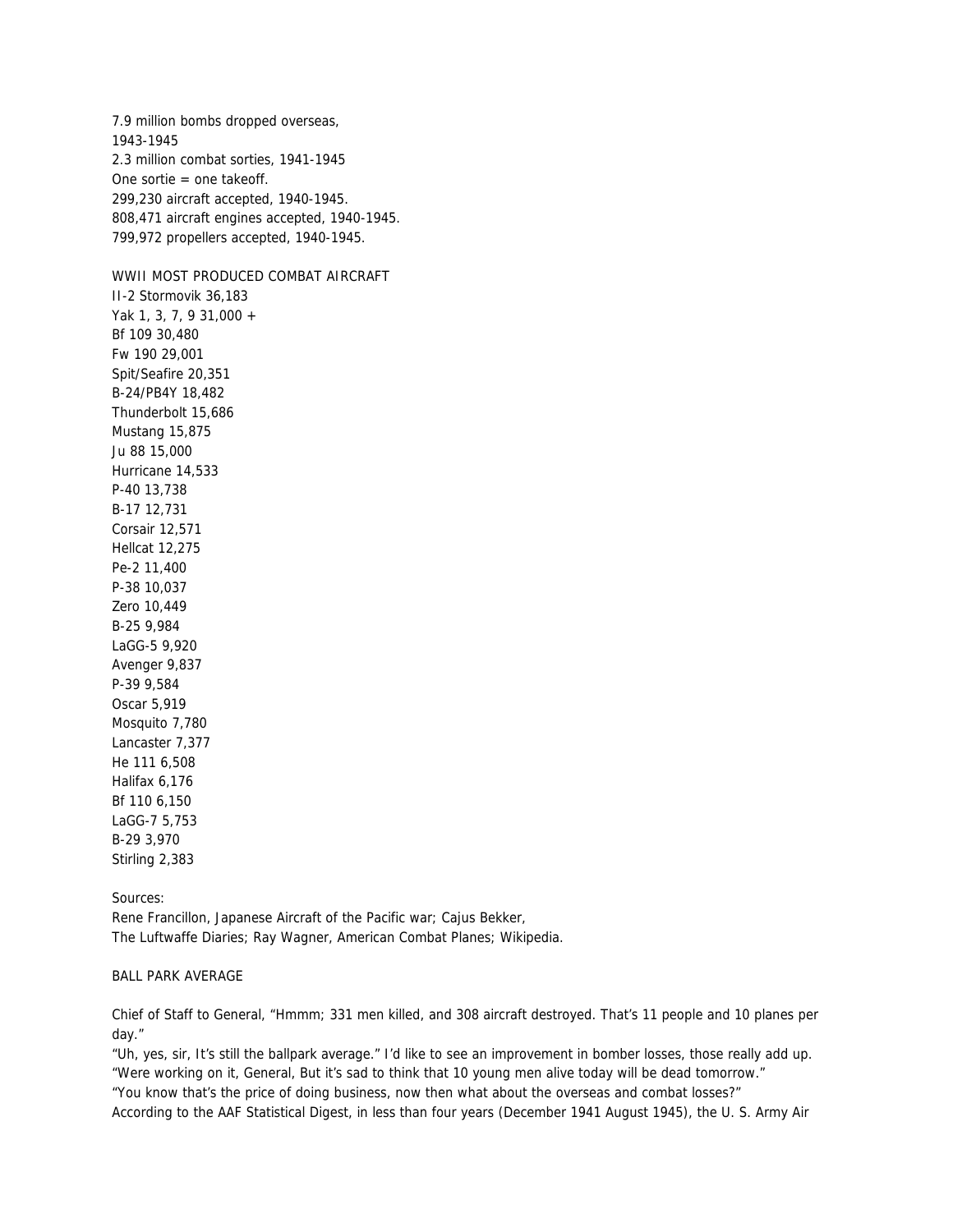Forces lost 14,903 pilots, aircrew and assorted personnel plus 13,873 airplanes --- inside the continental United States. They were the result of 52,651 aircraft accidents (6,039 involving fatalities) in 45 months.

Think about those numbers. They average 1,170 aircraft accidents per month---- nearly 40 a day.(Less than one accident in four resulted in totaled aircraft, however.)

Those colossal losses cost the Axis powers nothing; not as much as one 7.7 mm bullet.

It gets worse

Almost 1,000 Army planes disappeared en route from the U. S. to foreign climes. But an eye watering 43,581 aircraft were lost overseas including 22,948 on combat missions (18,418 against the Western Axis) and 20,633 attributed to non-combat causes overseas.

In August 1943 when 60 B-17's were shot down among 376. That was a 16 percent loss rate meant 600 empty bunks in England that night In 1942-1943 it was statistically impossible for bomber crews to complete a 25-mission tour in Europe.

Pacific theatre losses were far less (4,530 in combat) owing to smaller forces committed. The worst B-29 mission, against Tokyo on May 25, 1945, cost 26 Superfortress, 5.6 percent of the 464 dispatched from the Marianas.

On average, 6,600 American servicemen died per month during WWII, about 220 a day. At end of war, over 40,000 airmen were killed in combat theatres and another 18,000 wounded. Some 12,000 missing men were declared dead, included a number "liberated" by the Soviets but never returned. More than 41,000 were captured, half of the 5,400 held by the Japanese died in captivity, compared with one-tenth in German hands. Total combat casualties were pegged at 121,867.

The US manpower made up the deficit. The AAF's peak strength was reached in 1944 with 2,372,000 personnel, nearly twice the previous year's figure.

The losses were huge---and they were----so were production totals. From 1941 through 1945, American industry delivered more than 276,000 military aircraft. That number was enough not only for U S Army, Navy and Marine Corps but for allies as diverse as Britain, Australia, China and Russia. In fact, from 1943 onward, America produced more planes than Britain and Russia put combined, and more than Germany and Japan together from 1941 - `45.

However our enemies took massive losses. Through much of 1944, the Luftwaffe sustained uncontrolled hemorrhaging, reaching 25 percent aircrew and 40 planes a month. And in late 1944 into 1945, nearly half the pilots in Japanese squadrons had flown fewer than 200 hours. The disparity of two years before had been completely reversed.

#### Experience Level:

Uncle Sam sent many of his sons to war with absolute minimum of training. Some fighter pilots entered combat in 1942 with less than one hour in their assigned aircraft.

The 357th Fighter Group (alter known as The Oxford Boys) went to England in late 1943 having trained on P-39's. The group never saw a Mustang until shortly before its first combat mission. A high-time P-51 pilot had 30 hours in type. Many had fewer than five hours. Some had one hour.

With arrival of new aircraft, many combat units transitioned in combat. The attitude was, "They all have a stick and a throttle. Go fly `em." When the famed 4th Fighter Group converted from P-47's to P-51's in February 1944, there was no time to stand down for an orderly transition. The Group commander, Col. Donald Blakeslee, said, "You can learn to fly `51's on the way to the target. (Note: Gone West HNL QB Brewster Morgan (Morgan's Corner up in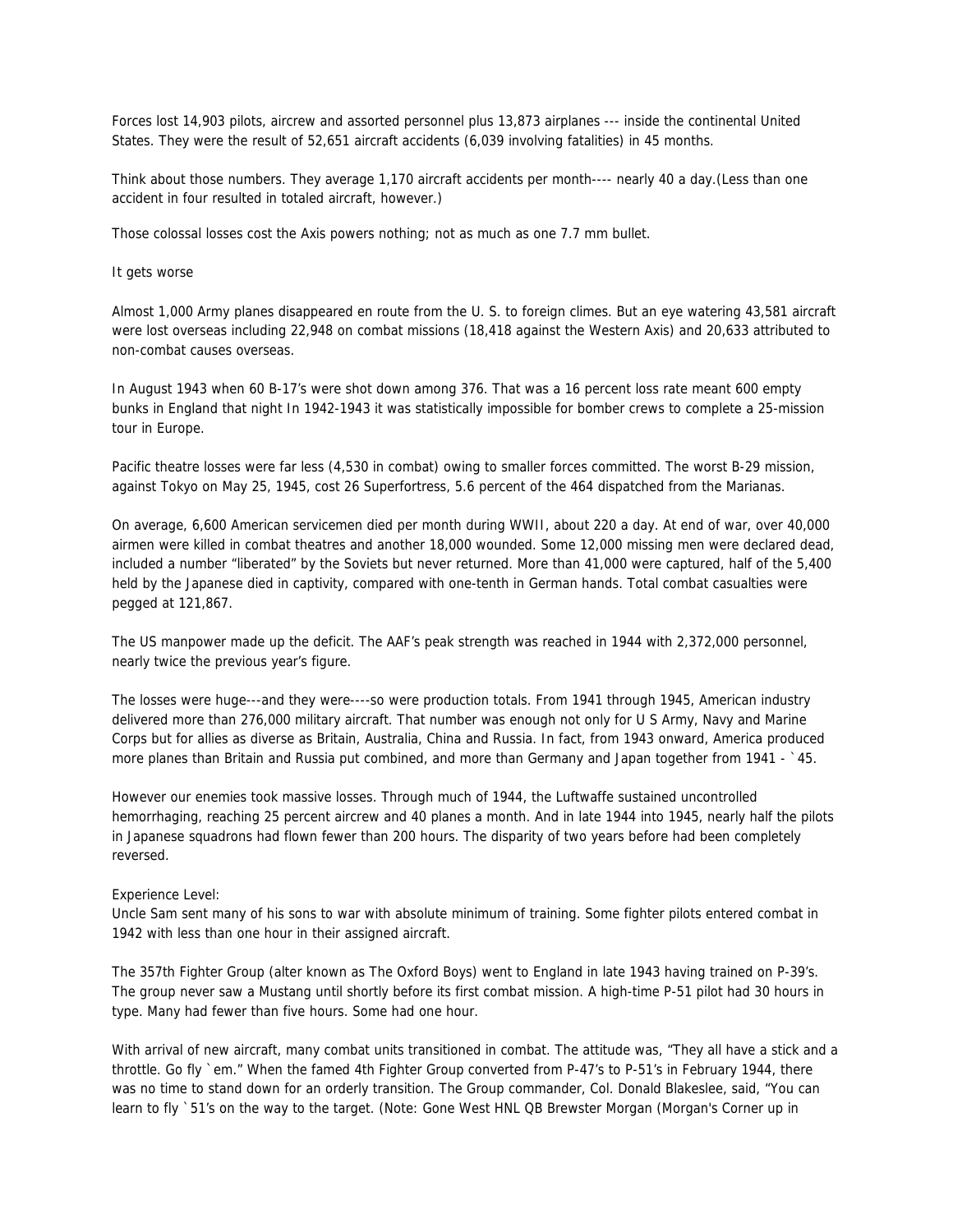Nuuanu off of Old Pali Road) a Honolulu boy and a member of the 4th Fighter Group, told me that they actually did stand down one day to transition from the P47 to the P51. They were pissed that the old groups still had the P47 [Brewster was with the Eagle Squadron in the Spitfire......later in the P47 when the US got into it in '42] and the newer groups coming over from the US all had P51s. Blakeslee finally convinced AF to let them convert by standing down just one day. An interesting side note........Brewster was shot down over France in '44 and became a POW.......his roommate?.......Douglas Bader.......top English ace with two wooden legs...Bader lost one of his legs when he bailed out and was captured.......the Germans asked the Brits to send him another leg......which they did....BD).

A future P-47 ace said, "I was sent to England to die." He was not alone. Some fighter pilots tucked their wheels in the well on their first combat mission with one previous flight in the aircraft. Meanwhile, many bomber crews were still learning their trade: of Jimmy Doolittle's 15 pilots on the April 1942 Tokyo raid, only five had won their wings before 1941. All but one of the 16 copilots were less than a year out of flight school.

In WWII flying safety took a back seat to combat. The AAF's worst accident rate was recorded by the A-36 Invader version of the P-51: a staggering 274 per 100,000 flying hours. Next worst were the P-39 at 245 and the P-40 at 188; and the P-38 at 139. All were Allison powered.

Bomber wrecks were fewer but more expensive. The B-17 and B-24 averaged 30 and 35 accidents per 100,000 flight hours, respectively----a horrific figure considering that from 1980 to 2000 the Air Force's major mishap rate was less than 2.

The B-29 was even worse at 40; the worlds most sophisticated , most capable and most expensive bomber was too urgently needed to stand down for mere safety reasons. The AAF set a reasonably high standard for B-29 pilots, but the desired figures were seldom attained. The original cadre of the 58th Bomb Wing was to have 400 hours of multiengine time, but there was not enough experienced pilots to meet the criterion. Only ten percent had overseas experience. ( Conversely, when a \$2.1 billion B-2 crashed in 2008, the Air Force initiated a two-month "safety pause" rather than declare a "stand down," let alone grounding.

The B-29 was no better for maintenance. Though the R3350 was known as a complicated, troublesome power-plant, no more than half the mechanics had previous experience with the Duplex Cyclone. But they made it work.

### Navigators:

Perhaps the greatest unsung success story of AAF training was Navigators. The Army graduated some 50,000 during the War. And many had never flown out of sight of land before leaving "Uncle Sugar" for a war zone. Yet the huge majority found their way across oceans and continents without getting lost or running out of fuel---a stirring tribute to the AAF's educational establishments.

### Cadet to Colonel:

It was possible for a flying cadet at the time of Pearl Harbor to finish the war with eagles on his shoulders. That was the record of John D. Landers, a 21 year old Texan who was commissioned a second lieutenant on December 12, 1941. He joined his combat squadron with 209 hours total flight time, including 2 ½ in P-40's. He finished the war as a full colonel commanding an 8th Air Force Group---at age 24.

As the training pipeline filled up, however those low figures became exceptions. By early 1944, the average AAF fighter pilot entering combat had logged at least 450 hours, usually including 250 hours in training. At the same time, many captains and first lieutenants claimed over 600 hours.

### FACT:

At its height in mid-1944, the Army Air Forces had 2.6 million people and nearly 80,000 aircraft of all types. Today